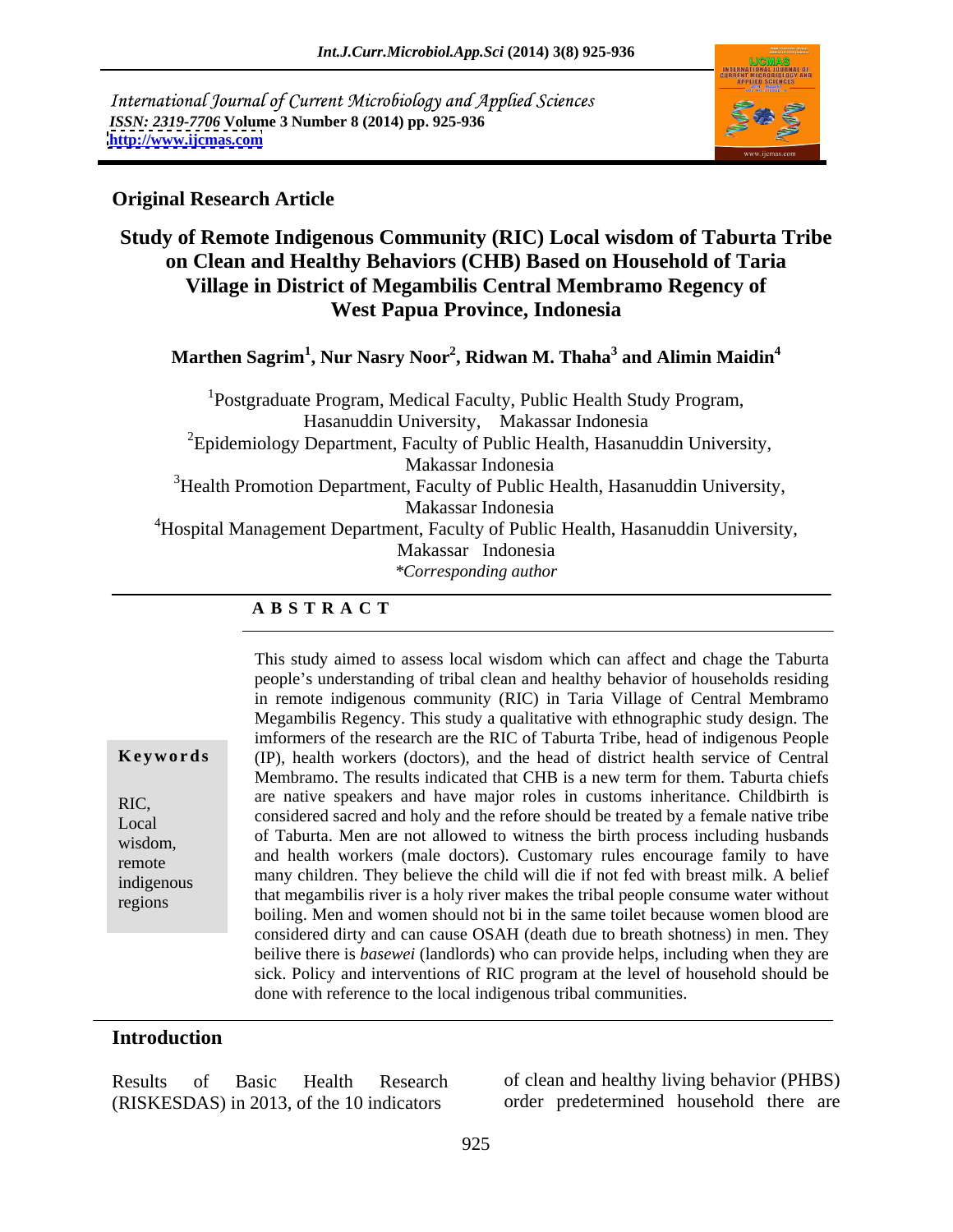some indicators that the percentage is still far from expectations. The percentage of health personnel, the use of healthy toilet infants who breastfeed exclusively for up to very low, and high smoking activity. Based six months only 38%, whereas aissisted on this research it is necessary to conduct a delivery by health workers as were 87.6%. study on indigenous peoples Remote

In Healthy Indonesia 2025, the development behavior in order household. of strategic environmental health is expected conducive environment for the realization of good health physically, spiritually and socially, the environment free from pollution cultural and social vulnerability, availability of drinking water and adequate sanitation This qualitative research with ethnographic facilities, housing and settlements healthy, study design to describe problems on the health-minded regional planning, as well as seeds of community health service in the realization of a society that has social various daily life associate to hygiene, and solidarity with maintaining cultural values health by using a range of indicators clean should be developed nation health system. and healthy living behaviors (PHBS) in the District / City which is a subsystem of the rate of household of Taburta District system to be implemented by the District / City as stated in minister health number: 1457 / Minister of Health / SK / X / 2004 on standards. Minimum Service (MSS) health district / city. Minimum service standards The research was conducted in the village of (SPM) of PHBs family level takes 10 Taria Taburta Tribe Megambilis District indicators, consisting of 6 indicators related to the behavior consists of: (a) the birth 2014 Interest rate Taburta is located in the mother assisted by health personnel; (b) border area between the Central cities and Mother only give milk to their babies; (c) family have health care insurance (managed care); (d) The family members do not smoke; (e) Sports or physical activity on a regular basis; (f) Eating a balanced nutritional menu (eat vegetables and fruit of Taburta tribe in the village of Taria, every day) and 4 indicators relating to religious leaders, tribal leaders, health environmental detail as follows: (a) Using workers (doctors), Head of the District clean water; (b) Using healthy toilet; (c)<br>Considering bailta each month; (d) reducing Considering baiita each month; (d) reducing Membramo. Data were obtained through

clean, low coverage of births by skilled Indigenous Communities of the hygienic behavior in order household.

### **Materials and Methods**

### **Types of Research**

study design to describe problems on the needs of community health service in Megambilis District Central Mamberamo.

### **Time and Place Research**

Central Mamberamo on June 26 to July 10 the great Mamberamo.

### **Research Informant**

larva in the house once a week.<br>
From field surveys and tribal peoples lives<br>
From field surveys and tribal peoples lives<br>
From field surveys and tribal peoples lives<br>
From field surveys and tribal peoples lives<br>
From the in district Megambilis Taburta District Chairman of the Institute of Indigenous Central Mamberamo show that the behavior Peoples and health volunteers who can of a clean and healthy living in the region, is provide information access and much, have still very far from complete, is evidenced by a relevant understanding of local wisdom the environmental conditions that are not Taburta tribes, including the beliefs and Informants in this study were communities Health Office Health Services Central purposive sampling procedure with the informants were selected based on key informant instructions. As a key informant is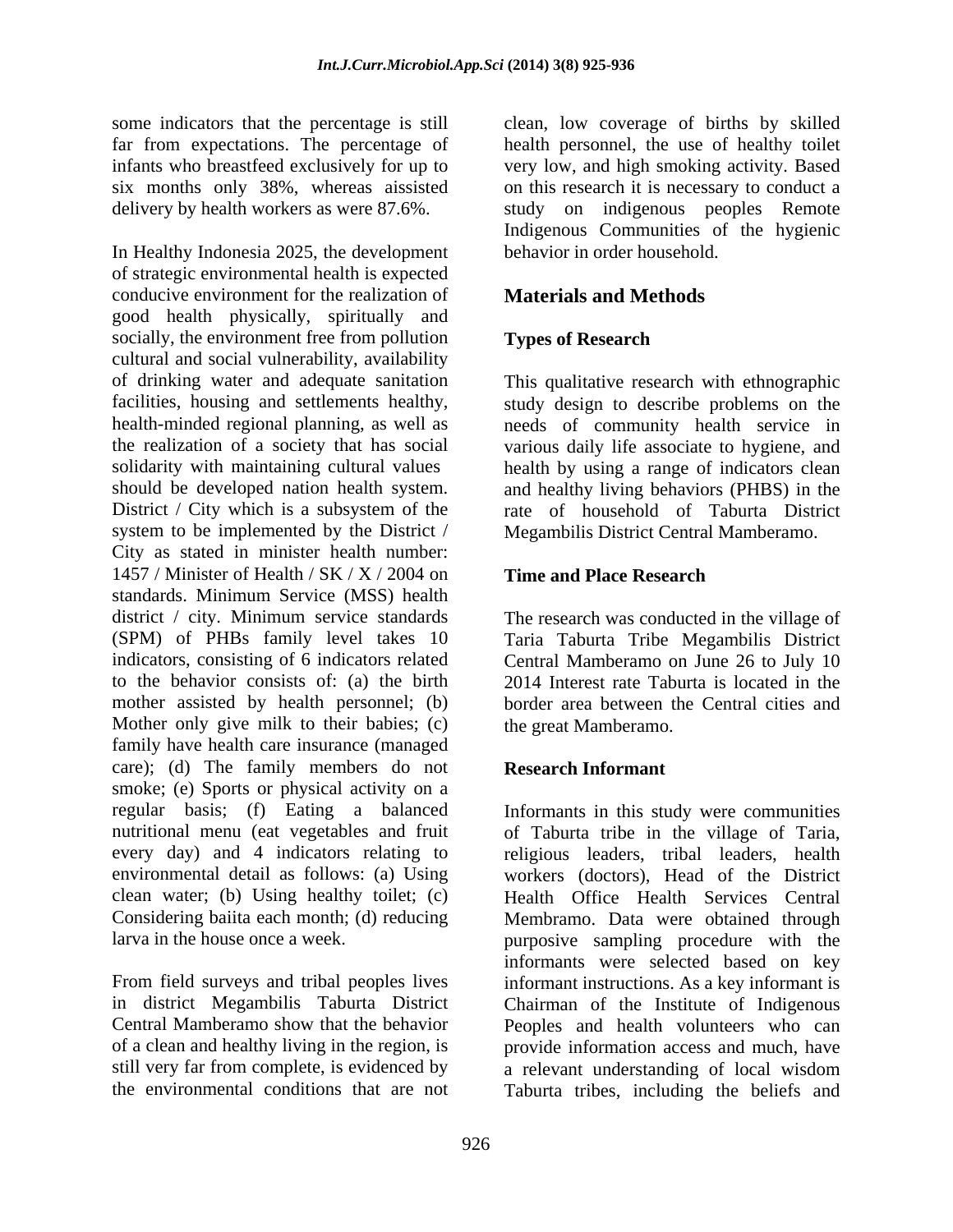communities of Taburta tribe who lived and settled in the Taria village area.

Data collections were conducted by using Newborns should be familiar with the

The informants of in-depth interview were 13 people consisting of: 11 in formants process was no<br>tribal society one informant Head of indigenous tribe. tribal society, one informant Head of District Health Office Health Services<br>Central Membramo and 1 person who is a<br>Welcome ritual performed since the birth of Central Membramo, and 1 person who is a physician health workers Temporary staff (PTT). The results in the table describe the

## **Predisposing factors (Social Structure) elated to Clean and Healthy living**

### **Childbirth in Taburta Tribal Trust**

Interview with Donald, Chairman of the the thrives around them as Men<br>Institute for Tribal Peoples Taburta June 26 Morinta, 40 years, June 27, 2014. Institute for Tribal Peoples Taburta, June 26, 2014, states that the labor was not allowed<br>to accompany her husband's wife Husband's<br>One of the Indigenous Mother Mama Ica to accompany her husband's wife. Husband's involvement is only done in preparation for the provided descriptors that before the health<br>labor as customary to call mom / wife's worker there, she who often assist childbirth. labor as customary to call mom / wife's<br>immediate family when the show signs of When facing a difficult birthing women, immediate family when the show signs of When facing a difficult birthing women,<br>maternity Eurthermore, the bushand will informant Ica would go to the mountain and maternity. Furthermore, the husband will informant Ica would go to the mountain and leave his wife on Mother's customs and will perform a ritual to ask for help on landlords. leave his wife on Mother's customs and will<br>he outside the house waiting for the results energy experience of the results be outside the house waiting for the results of labor. This is done because the blood is the landlord on the mountain, then take the considered unclean birthing women in their banana stem and bark forest mongoose. considered unclean birthing women in their<br>baliafs so even bushand were forbidden to Banana stem is used to rub the belly and beliefs, so even husband were forbidden to touch their wives for 40 days after his wife gave birth to clean from the blood. If this is

values of the tribal community Taburta conducted, the husband will be exposed to PHBS. While regular informants were OSAH (shortness of breath) and arthritis that

**Method of data collection**  considers that Childbirth is a very sacred i.e., observation, in depth interviews, Focus customs and their homeland through the Group Discussion (FGD) and customary process of childbirth. This documentation process is considered so sacred that others **Results and Discussion** Taburta also should not be entered into the **Informants Characteristics**  because the delivery process. They believe can cause death. Then Dina, 29 years, July 26, <sup>2014</sup> and determine the next generation rate. Newborns should be familiar with the who believed not the derivative of the tribe place of birth is considered to be difficult the baby (Taburta rate derivatives) will not set foot on the land of indigenous if the birth process was not welcomed by the local

interview in the following table: Tunning. Customary meaning that before **Behavior.** The state of the state of that grows around indigenous land indigenous tribe. Welcome ritual performed since the birth of baby pregnant women to give birth. When a pregnant woman is done with care is always running. Customary meaning that before birth, the baby has been introduced to their traditional land environment. Theres no dietary restrictions during pregnancy, all the assessed as a blessing that can provide health the mother and the baby first there is a lot of food, especially vegetables that thrives around them as Mentioned by

Morinta, 40 years, June 27, 2014. One of the Indigenous Mother Mama Ica provided descriptors that before the health worker there, she who often assist childbirth. When facing <sup>a</sup> difficult birthing women, informant Ica would go to the mountain and perform <sup>a</sup> ritual to ask for help on landlords. Performed the ritual chanting the name of the landlord on the mountain, then take the banana stem and bark forest mongoose. Banana stem is used to rub the belly and bark mongoose to be drunk by the mother to be maternity. Added by Velina, 29 years,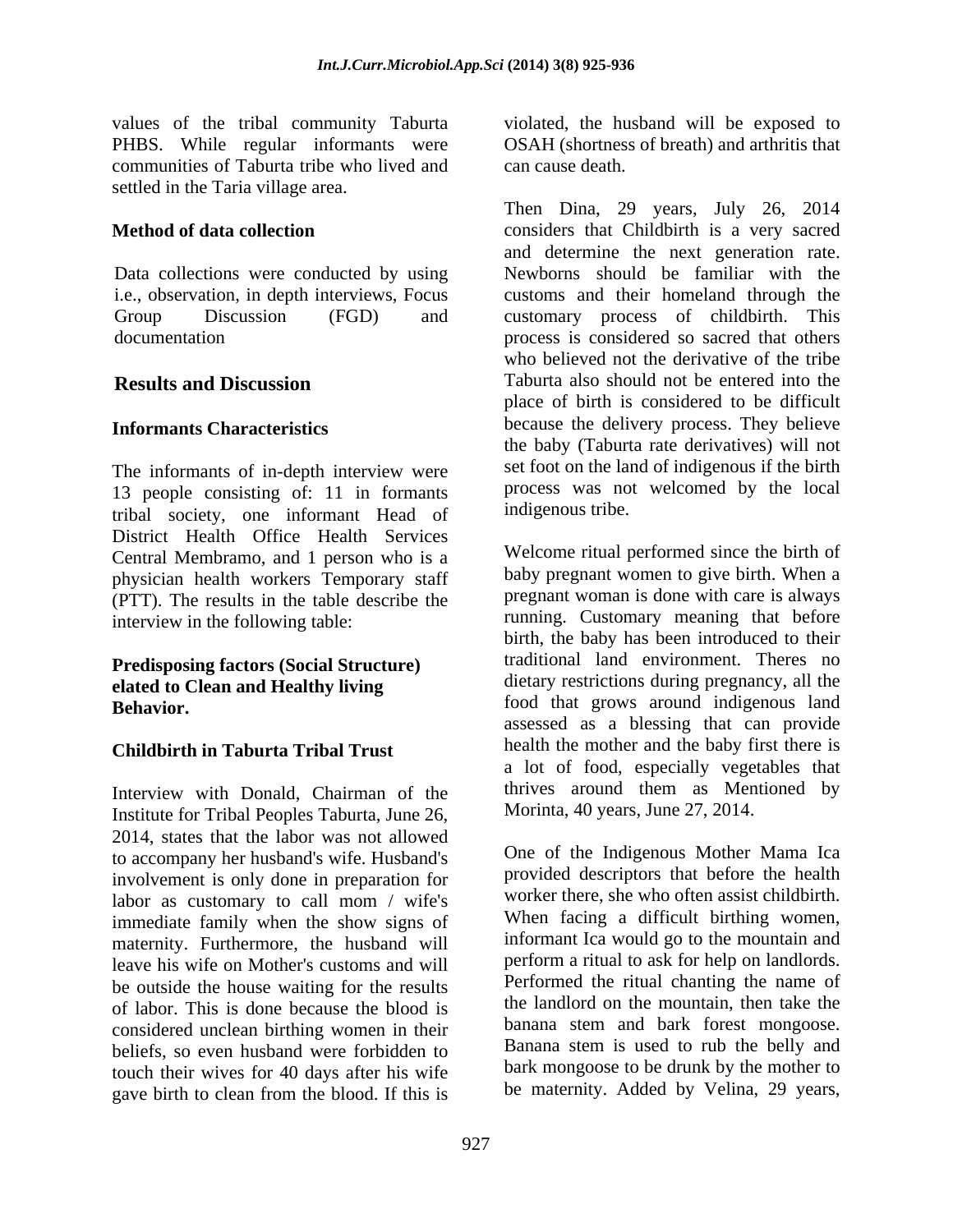June 26, 2014, which is a tribal woman contraceptives can also be found on tribal Taburta, she explained that she had Tribal in Bangladesh because the family experience in childbirth, believed to be better than the soil on top of the board or the beliefs and their social guidelines (Rahman floor of the house, because the squat et al.,  $2012$ ). position would be better done on a footing scattered. Squatting position during delivery that sits on the ground by putting both hands in front, this position is considered to

women applies in all aspects of life. Even period should also be separated kitchen (the problem when the doctor on duty at the intervention with the results, that birth helped by a male doctor. Dr. Sam, home.<br>Head of District Health Office Health Services Middle Membaramo, explaining things that become taboo and should not be performed by health workers in Taburta

of the prohibition of chiefs. They prohibit generation that is able to bear children that women believe Taburta helpful

planning they believe violate religious et al., 2012).

of land, blood was also considered not to be *Ai Taburta Tribe* known among competent facilitate the delivery of baby.<br>
Mr. Chief Taburta Sephinus, also explains<br>
Mr. Chief Taburta Sephinus, also explains<br>
Mr. Chief Taburta Sephinus, also explains<br>
Mr. Chief Taburta Sephinus, also explains<br>
Mr. Chief Taburt the customs value prevailing in the region, accompany them with attitude positive and especially the separation between men and empathy. Some communities have women who are experiencing menstrual complications caused by evil spirits of term for a woman who was exiled because Baby Shaman (Kumbani et al., 2013). The of menstruation). They should have their death of postpartum hemorrhage that occurs own place to stay during their menstruation, because of blood loss to 500 ml or more,<br>and can not be mixed with other family which is a major cause of maternal mortality members. Mixing of men and women in Bangladesh. 77% occurred postpartum menstruation will cause the affected family hemorrhage, maternal home after giving members OSAH. This then becomes a birth, so Prata et al (2014), do penelitain health center is a man, because the husband significantly trained TBAs can prevent and wife forbade chiefs and their daughters postpartum hemorrhage during delivery at to handle childbirth complications, the case also in rural southern Malawi State women still prefer to deliver handled by traditional birth attendants in their homes, without having to place health care, because before birth until the birth of the shaman still accompany them with attitude positive and empathy. Some communities have confidence in the face of childbirth witches Zambia that can only be handled by because of blood loss to <sup>500</sup> ml or more, which is <sup>a</sup> major cause of maternal mortality intervention with the results, that home.

### **b. Exclusive breastfeeding**

Tribe. One is the customary rate in labor. importance of breastfeeding in children, It is also made clear by Dr. Surahman Hadi, iterm "Mama's Milk" .The mother would some programs do not run them planning iterm their children in front, and the program. Family planning counseling and camshaft behind the goods they carry. socialization are conducted for the mother Traditionally, camshaft behind serves to the tribe was forced to be dismissed because store their goods (clothes, dishes, food, the extension with the assumption that that wherever they go, the child must always Papua should be built by their own be taken to keep them awake, including their generation, so good generation is the main food that is breastfeeding. Tribal many tribes. Report relatively low use of pemberiaASI on children's health so thatTaburta tribal community understands the although they are more familiar with the term "Mama's Milk" .The mother would carry their children in front, and the depending on their destination) which means women believe Taburta helpful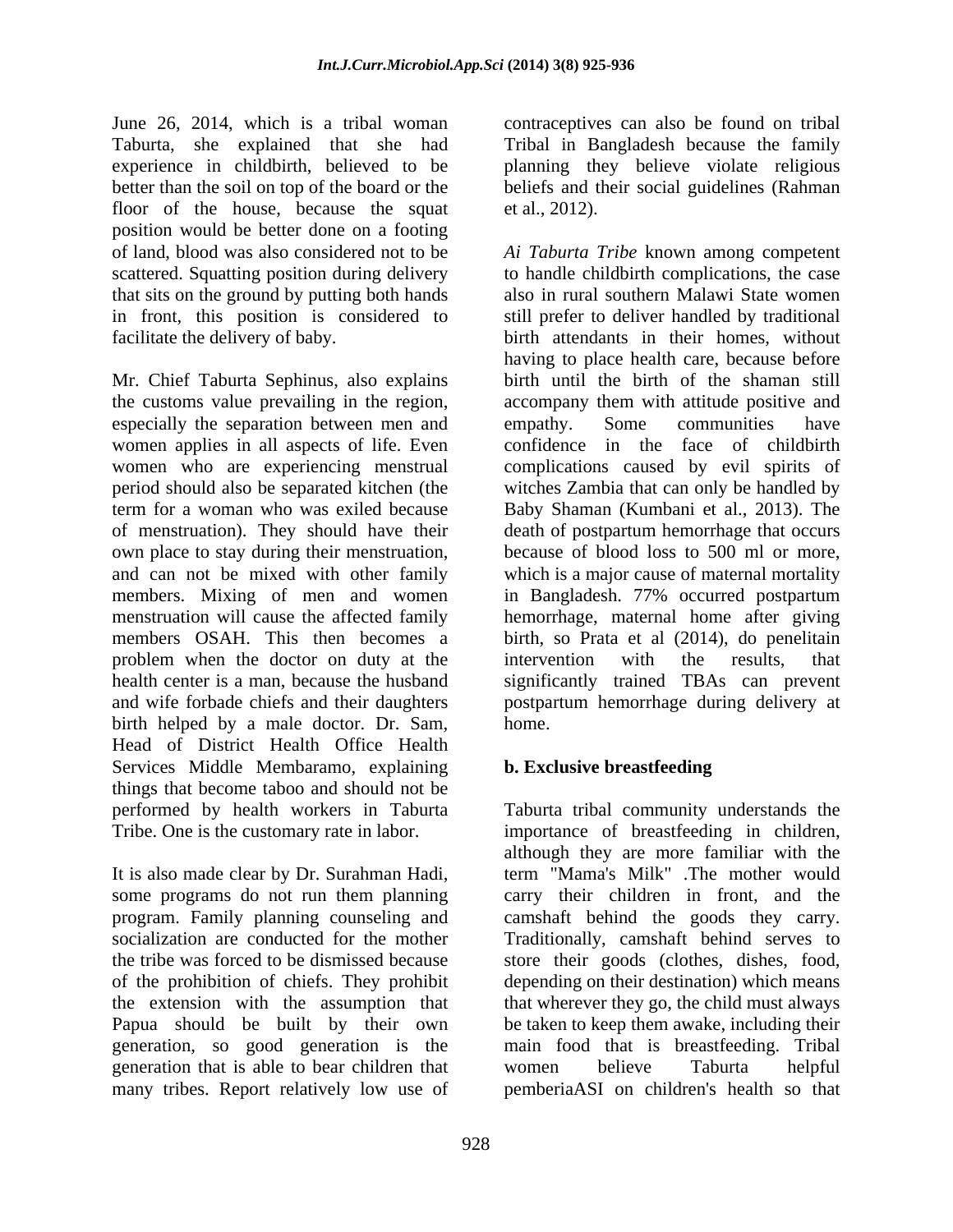they can grow up healthy, According to Mama Dina, 28 years, and Mama Salomina, colostrum, she once inadvertently gave birth 28 years, June 29, 2014. to a child during his 3 to give colostrum to Socio-cultural linkages with Exclusive their children, but not inhaled by children. breastfeeding can also be seen from the results of research conducted by Yotebieng et al (2013), local cultural beliefs with mama. Emphasized by her milk Brazzaville (Republic of Congo) believe that (colostrum) is the first exit is not mama's the water that has been heated (including milk, because it has a greenish color and a sugar water) is needed anakThen Mr. John, 33 years, July 1, 2014 said feeding while 0-6 months old baby does not have the size of a Results of research conducted by Edmond et certain age, indigenous beliefs if a woman al (2005) showed that 16% of deaths of feels hungry while waiting for birth and have not had time to eat until delivery. on the first day and increased by 22% if According to Cox (2006), within 48 hours of breastfeeding started in the first 1 hour after life, babies do not need milk too much, just birth. Additionally Guxens et al (2011), half a teaspoon of colostrum at first feeding suggests that breast-feeding during the first

As a remote indigenous communities, with short breastfeeding has a low mental Taburta tribal community believes that food and beverages in the form of packaging has a higher nutritional value than foods and beverages they consume daily. This situation also applies to government assistance in the Child's weight depends on the health center form of formula milk for infants 0-6 months. services, in general they will bring the child As expressed by Delfiana (29 years), the if the child's weight will be made aware. It's provision of additional food and beverage iust a child's weight is not routinely done delfiana first given at the time her son was 4 every month since starting in November months old, because at that time there 2013- February 2014, the number of health sharing formula aid from the government. workers in health centers serving Taria was As with colostrum, respondents Mama just one unpermanent doctor. So when the Velina, 29-year view that colostrum is doctor was on duty outside the city, considered as a new thing for them, a habit posyandu not done. It also complained of by of throwing colostrum has been done for some mother, Robusa Eva, 28, and Elizabeth generations. Not found public breastfeeding their first child. Velina (29 years) revealed years, July 1, 2014) approaches to reduce mortality and

Another reason expressed by Salomina (28

years), although not knowing the benefits of their children, but not inhaled by children. According Salomina it may just be because the taste of fresh colostrum and milk differ little slimy, (Salomina, 28 years old,)

and 1-2 teaspoons of the second day. year or so 14 months have a very good al (2005) showed that 16% of deaths of newborns should be saved by breastfeeding mental development, compared to children development.

### **c. Weighting of toddlers every month**

doctor was on duty outside the city, posyandu not done. It also complained of by Kabold).

the custom is a benchmark in all aspects of Riskesdas 2007 showed that about 78.3% community life taburta rate, so if it was not occurred in infants weighing IHC. This done by their ancestors, it is never to be shows how vital the role of IHC in providing done by the descendants of the tribe taburta basic health services (primary health care). including colostrum, (Mama Velina, 29 IHC is assumed as one of the appropriate approaches to reduce mortality and morbidity toddlers and can improve nutritional status of children (Adisasmito,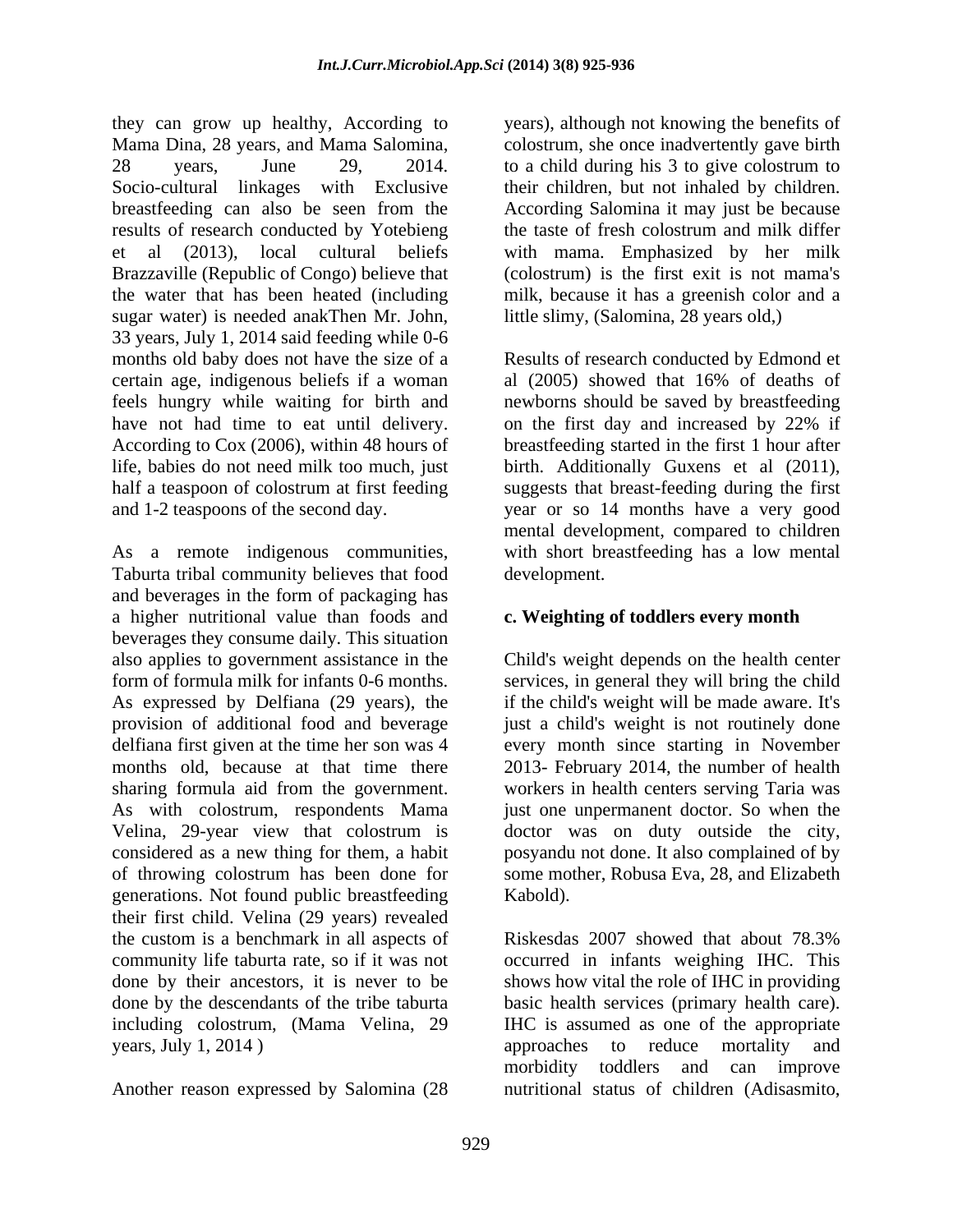2007). Nutrition Research, Bogor (2007) and Djukarni (2001) it is known that a prices could reach Rp 35,000 per pack. Even child's weight on a regular basis and the teenage or adult men prefer to consume matched with counseling and provision of betel states compared with cigarettes. supplementary food on a monthly basis at Andrew, 28 years. Meanwhile, studies of the neighborhood health center weighing Nagpal et al., 2014, areca and betel chewing over a period of 3 months can reduce the habits that cause the most common oral number of cases of malnutrition and health problems reported in rural northern undernourishment. India, where the local community considers

# **(managed care) care care care care care care care care care care care c**

Taburta tribal communities in general do not know the health care insurance system, they understand if pain medication will be given interviewed July 2014). The same is also centers and housing. Customary land may be

Smoking is a habit that has been done by the and husband, but also participated in the community taburta tribes since ancient search for a staple food in the forest. times. It's just kind of cigarette is no longer the same as today, they were familiar with This is in line with research Melton et al the term leaf cigarettes and cigarette packs. (2013) in rural America of physical activity Cigarette tobacco leaves are made of during pregnancy reduce the risk of tobacco and rolled using leaves, cigarette gestational diabetes, so it is more type used in the old days before they know overweight, likely to have children who are the cigarette packs. While cigarette packs overweight is also not the case. Physical are now widely used cigarette made from activity in a rural community health rated as the factory. Mr. Sephius explain parents good, social norms profitable activity, and since the first use of cigarettes, because the habit of regular physical activity plays a cigarettes symbolize those hardworking image. Even so, not all people like several chronic diseases (Solomon et al. cigarettes, some of which are considered expensive cigarettes as something that needs

**d. Families have Health Insurance** betel has its own pleasure in spending time to be considered to consume. 1 cigarette smoking, chewing tobacco, areca nut and together between them.

### **f. Sports and Physical Activity**

away for free at the employee's medical with their physical activity, such as treatment, According to Mr. Jerson, gardening and hunting. Their activities described by Sephius father, as he chieftain working day Monday to Saturday, except on who agreed to provide customary land to the Sunday, as it was believed that the god of government to build a health care physician the day they should not work but focus on used for the welfare of tribal communities, Velina, IRT 29 Years). Taburta tribal as well as health services should be given community activity carried out by searching their welfare, including providing the best for their staple food in the forest. In making service for free. a living there is a definite division of labor **e. Family members do not smoke household** of women have a greater role, In the public interest Taburta sport replaced began at 05.00 am until late afternoon to the activities of worship and rest. (Mama between men and women, even in a household of women have <sup>a</sup> greater role, because they not only take care of children

search for a staple food in the forest. This is in line with research Melton et al gestational diabetes, so it is more key role in reducing the risk factors for several chronic diseases (Solomon et al, 2013).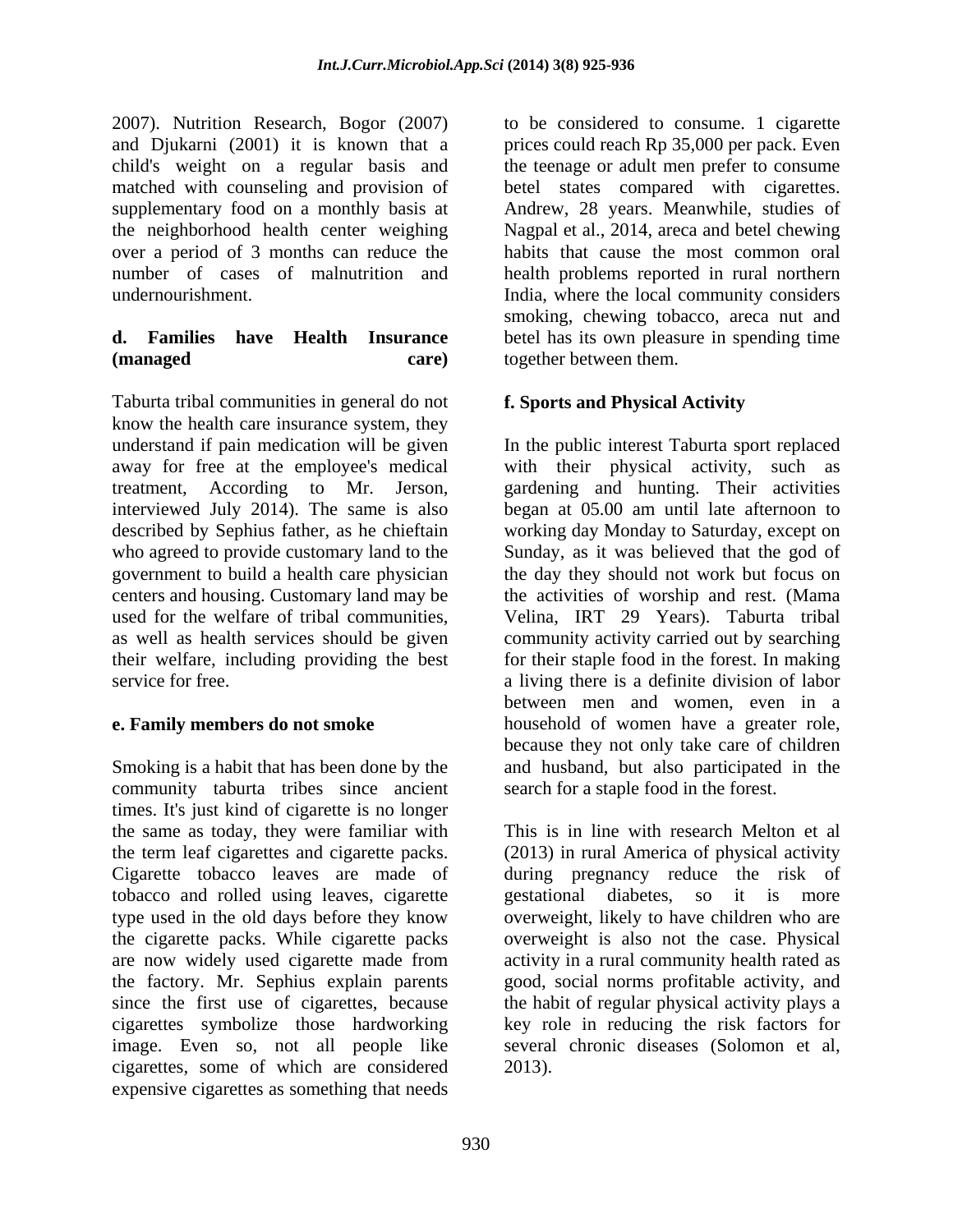Tabutra tribal communities have not met balanced diet. They have a frequency of h. Water Usage meals in a day for two to three times with It has become a habit people walking they will consume ripe bananas, followed by

to obtain to become their menu mainstay. Vegetables can be processed in a way is very rare among the their tribe. For frequently consume petatas (Sweet Potato),

nutritional needs of nearly all healthy individuals in a country (Almatsier, 2009).

**g. Balanced Nutrition Diet** assessing the level of food consumption of individual / society (Azwar, 2002).

the main menu of papeda (sago) are eaten together in the morning and evening to the with vegetables or fish. Fish was river to lift water. Young and old will be put complementary foods that is very rare in the inside a bottle or jeregen their camshaft. region. Fish consumed only when there is a When he arrived home, the water is then put big ceremony or a grand welcome. this is in place without cooked. Drinking water has due to limited local fuel for fishing or been done for generations who believe that fishing in the river as well as consumption the water from the river Megambilis District of pork and crocodile, the only two foods is holy water that can be directly consumed, eaten during the celebration of the big day. <br>
Taburta tribal communities have used to characteristics of clear, odorless and consume food limited. In the early morning tasteless, water is also believed to heal daytime papeda potatoes and vegetables, as will close by itself if it is dipped into the well as the evening, the menu will be water of the river. This is understood the repeated during the day consumed in the local community so that they are no longer evening. Potato leaf vegetables are foods that are easy **E Balanced Nutrition Dist and its model in a country of the country control in the state of the country of the country of the state of the state of the state of the state of the state of the state of the state of the sta** h. Water Usage It has become a habit people walking in addition to providing the physical characteristics of clear , odorless and wounds. When there is a wound, the wound cooking water. (Sepius Foisa, Taburta Chieftain, July 8, 2014) and Donald, Chairman of the Institute of Indigenous Peoples, July 8, 2014)

cooked, baked, fried processed even half- The results of this study was not consistent baked then fried well done on cassava. With the study of Li et al (2013) states<br>While vegetable leaves for rice consumption customs workers in southern China drink Taburta, sago has a certain value as a diarrhea or vomiting compared to consume custom main menu. Sagu symbolizes hard drinking water through the process of work, because to get people must go into the management. Kazmi et al (2013) suggest the forest, and there are many processes are people of Pakistan should boil water before performed before becoming *papeda* are drinking not just to a boil, but with respect ready to be consumed. Although based on to time and temperature when cooking to the observation of the public found more avoid bacterial pathogens. The use of water but if we refuse Chieftains call petatas as by using a pipe, which is a government their main menu.<br>
The recommended dietary Intake (RDI) or the researchers observed, the source of water<br>
The recommended dietary Intake (RDI) or the considered safe, although Recomended Dietary Allowances (RDA) is physically odorless, but often vague and the the level of consumption of essential source is not derived directly from a nutrients considered adequate to meet the mountain spring. (dr. Surahman Hadi, with the study of Li et al (2013) states customs workers in southern China drink water directly from the reservoir, may have among the tribe Taburta source of the river project the previous year. After the researchers observed, the source of water used can not be considered safe, although Doctor PTT PKM Taria, July 8, 2014).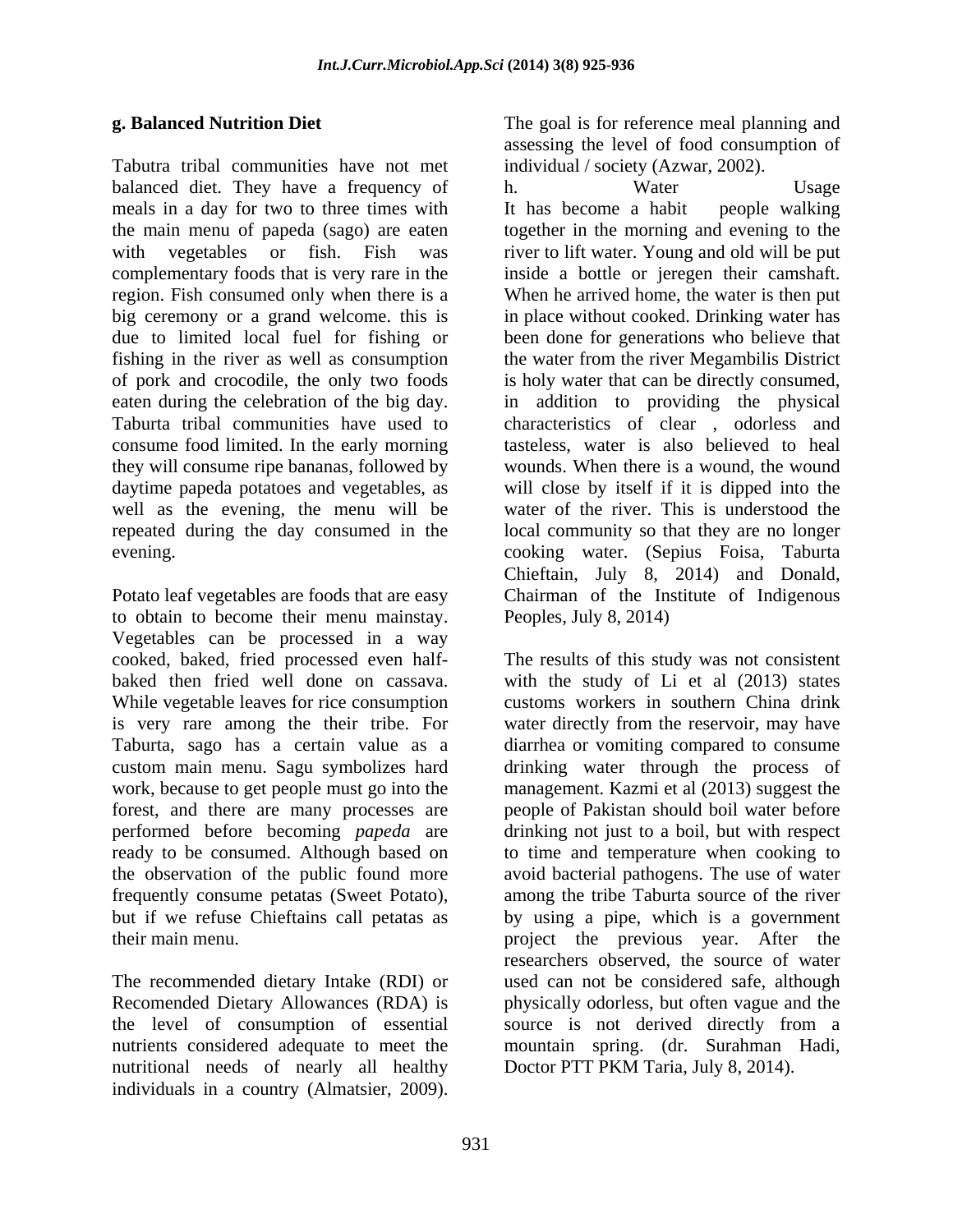Taburta tribal communities are familiar with patterns of clean living locally based on the the river, bushes, woods, and gardens as success of the program (Castro et. Al., 2009) their toilets. Athough government has awakened row house with the concept of healthy homes pilot complete with examples of healthy toilet 2 units for 20 houses, making it the only public display of the damaged by itself. The difficulty of access Taburta very tribal society respecting the to clean water as well as the confidence that traditions that must be preserved and passed contrary to the concept of healthy toilet on to their offspring. The existence of tribal communities do not make use of these Indigenous Institute (LMA) has a function to facilities. They are more comfortable perform social control over the things that (defecation) available in place of water and can affect the local knowledge they possess, leaves as a cleaner. Velina said By including those relating to customary land. comparison, if they defecate in river then A small example is the habit of local people easily obtained water to clean themselves, as<br>well as disemak-bush / forest, the leaves are well as disemak-bush / forest, the leaves are and drinking water sources that they do not also much easier. The trouble cook. River then split into 3 with the mememobilisasi community resources to make latrines in village population Taria, is upstream, then the downstream divided into also an obstacle in the District of Mtwara two that men are on top and women are the Tanzania fraction of healthy community latrine access, due to low income and the level of awareness of Family Head in the **b. Residential communities living far** household to have a healthy latrine (Kema et al Korone, 2012) . **Example 1. Evaluate Latrine Task the need for appropriate resources.**<br>
The need for approximates are fundise with power of a point in power of the need for a spectra content in the need for a<br>
the rest resolution in the

would use the toilet if local government of Taburta tribal region. lingkunagn showed significantly decrease puddles, and the other mosquito larvae

932

**i. Healthy Latrine** Thus the need for appropriate resources provide health education to change behavior

### **Predisposing factors (Health Trust)**

### **a. Local Wisdom**

who use the river as well as toilet facilities division, the water to be drunk in the bottom.

## **from the center of government**

**i. Flick Eradication**  divided into 3 main areas of the mountains, FGD waste water is known that the river and based on the location of the tribal the bush has become a habit Taburta Tribe, community residences. Building health they chose to dump the sludge into the river centers and district offices (districts) are because the water was not smooth, they placed in the area of the valley in the middle facilitates it as difficult to obtain cement and As the region is within the (Remote pots to build latrines. Improving the Indigenous Regions), they do not have cleanliness and maintenance of sustainable access to transportation except using the density of mosquito larvae, which clean entering the area with the charter system. the ditch beside the settlement, hoard Other alternatives can be reached by road habitat potentially able to reduce the risk of flow of the river which has a crocodile. malaria infection than before the Difficulties people not only from the aspect Residential community Taburta tribe is valleys and river banks. This division is of Taburta tribal region. caravan aircraft and helicopters are also trips risk using small boats and against the of transportation, such as electric lighting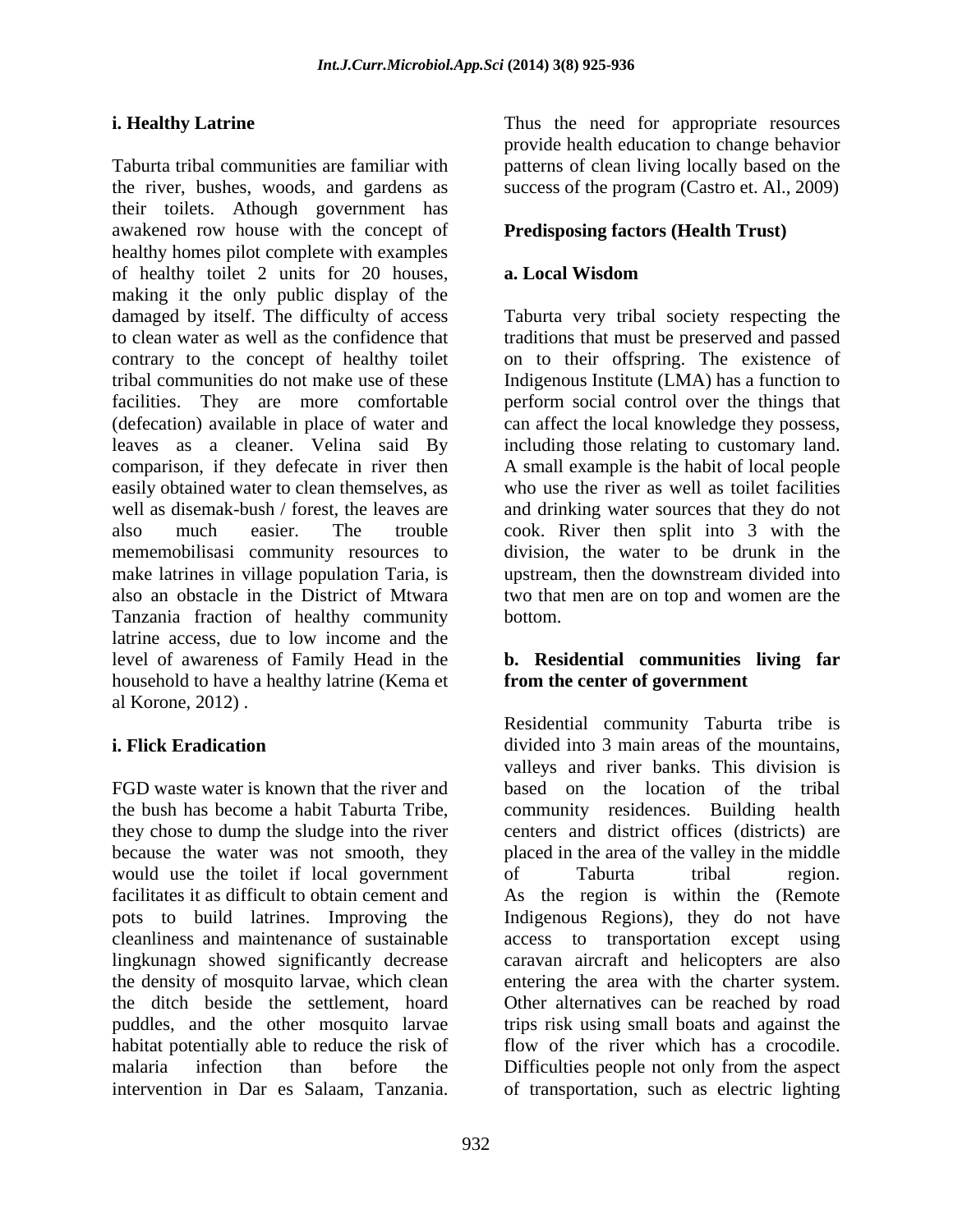facilities and communication are also not day is a good habit and routine they do. available.

by tribal communities, there is a disease related to their belief that OSAH. Taburta tribal societies believe that customary rules are violated will result in OSAH. This belief makes them believe there are 2 types of Pakistan where people with seedy diseases based healing that is 1) a disease neighborhood receive instruction and that can be treated by a doctor (wound torn,<br>punctured nails, etc.) and 2) that the disease infectious diseases and access to treatment can only be treated by the tribal community taburta OSAH and Suanggi (diseases caused by human action / witchcraft). This belief led them to certain rituals are performed to **b. Community (health care facilities and** take medication. Related to treatment seeking behavior, (informant Velina) Taburta tribal communities rely heavily on the existence of the so-called ground tuna basewei. Aid will be given basewei when they ask with a sincere heart. This relief ritual performed on the mountain. In harmony with J Cardona research in Caldas, doctors and midwives to handle deliveries<br>Colombia (2012), this study describes the that are considered not part of the traditional medicine system Embera -Chami not independent of cosmology, stories, and rituals in meneyembuhkan disease, even in a custom known as a spiritual medicine to cure diseases caused by biological **Example Property (Individual Pating)** circumstances, psychological and social.

In general, people do not know tribe never even heard the term PHBs, they live very traditional with the limited facilities and<br>tribes besides the midwife did not know the health care facilities. Hygiene promotion do. Dina as informants said that it is difficult to obtain the support items (soap, toothbrush, toothpaste). Bath two times a

**c. Symptoms of illness and treatment seeking patterns.** but to assure the cleanliness is not done with<br>supporting facilities such as soap. The<br>clothes they use were very rarely washed day is a good habit and routine they do.<br>They understand the importance of maintaining personal hygiene by bathing, but to assure the cleanliness is not done with supporting facilities such as soap. The clothes they use were very rarely washed using soap. Knowledge of personal health and the health of tribal communities Taburta very minimal due to lack of information and health education received, as well as in Pakistan where people with seedy neighborhood receive instruction and hygiene promotion are able to suppress infectious diseases and access to treatment, compared to those not given intervention (Bennett et al, 2014).

## **health workers)**

Taburta tribal public health problem is a complex problem because it involves trust and taking part of their culture. To assist the physician in serving patients, especially in the case of hard labor prohibiting male doctors and midwives to handle deliveries that are considered not part of the indigenous peoples, then overcome by forming a cadre of health Taburta native tribes. They are then provided with training delivery in particular handler.

### **Factors Requirements (Individual Rating)**

**Supporting Factors (Ability Family)**  According to informants Maria, deliveries **a. Family support** inhibited in the presence of male doctors such as bath soap, hand washing with soap,<br>toothbrush in the bath is a difficult thing to<br>hecause for them someone who will help assisted by health personnel, essentially customarily conflicting, then the arrival of the midwife is still considered young hampered in assessing public confidence tribes besides the midwife did not know the customs of local communities, people do not trust the ability of midwives attending births because for them someone who will help labor are those who have had a previous birth experience.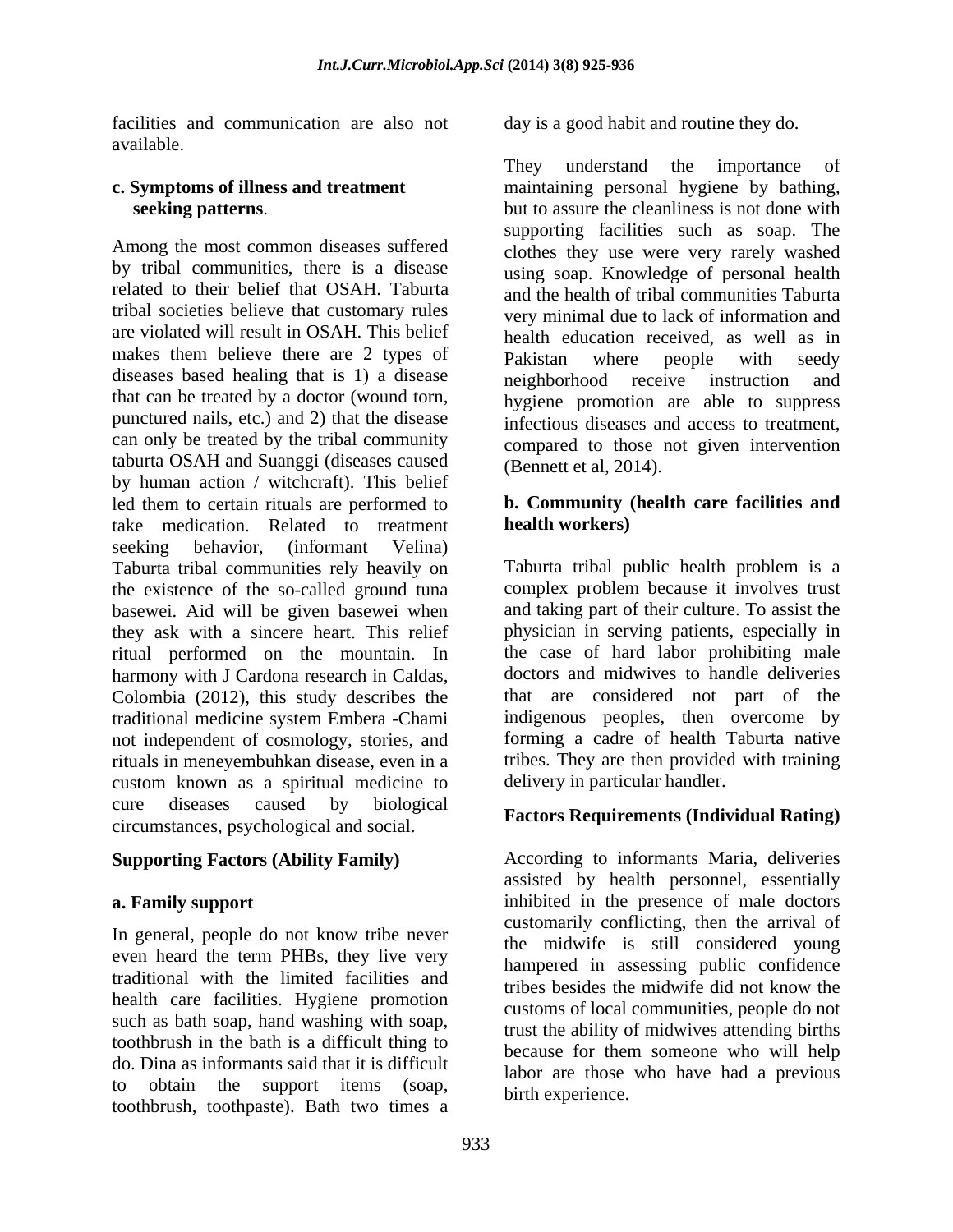| Tabel 1.                                                            |                |                                         |                |                        |                                        |                                              |  |  |
|---------------------------------------------------------------------|----------------|-----------------------------------------|----------------|------------------------|----------------------------------------|----------------------------------------------|--|--|
| Informan Characteristic for Indepth Interview<br>$\left  + \right $ |                |                                         |                |                        |                                        |                                              |  |  |
|                                                                     | No.            | <b>Informan</b><br><b>Name</b>          | Age<br>(year)  | Sex                    | <b>Education</b>                       | <b>Occupation</b>                            |  |  |
|                                                                     | 1.             | dr.Samuel<br>Tandisala                  | 37             | Male                   | <b>BSc</b>                             | <b>Head of health</b><br>services (Membramo) |  |  |
|                                                                     | 2.             | Moriya                                  | 40             | Female                 | Un school                              | IRT                                          |  |  |
|                                                                     | 3.             | Carloson Barusa                         | 33             | Male                   | Junior high<br>school                  | <b>Staf of Megambilis</b><br><b>Distrik</b>  |  |  |
|                                                                     | 4.             | Donal                                   | 32             | Male                   | Junior high<br>school                  | Chief of Lembaga<br>Masyarakat Adat          |  |  |
|                                                                     | 5.             | <b>Badira Barusa</b>                    | 62             | Female                 | Un school                              | <b>Mother of Adat</b>                        |  |  |
|                                                                     | 6.<br>7.<br>8. | Velina<br>Lalenta Zikua<br>Sepius Foisa | 29<br>40<br>49 | Female<br>Male<br>Male | Basic sch.<br>Basic sch.<br>Basic sch. | <b>IRT</b><br>Farmer<br><b>Head of tribe</b> |  |  |
|                                                                     | 9              | Salomina                                | 28             | Female                 | Junior high<br>school                  | <b>Staf District of</b><br>Megambilis        |  |  |
|                                                                     | 10             | Jerson                                  | 29             | Male                   | Junior high<br>school                  | <b>Staf District of</b><br>Megambilis        |  |  |
|                                                                     | 11             | Albertus                                | 45             | Male                   | Basic sch                              | Farmer                                       |  |  |
|                                                                     | 12             | Andreas                                 | 28             | Male                   | Basic sch.                             | Farmer                                       |  |  |
|                                                                     | 13             | Dr. Surrahman<br>Hadi                   | 25             | Male                   | Docier                                 | Docter                                       |  |  |



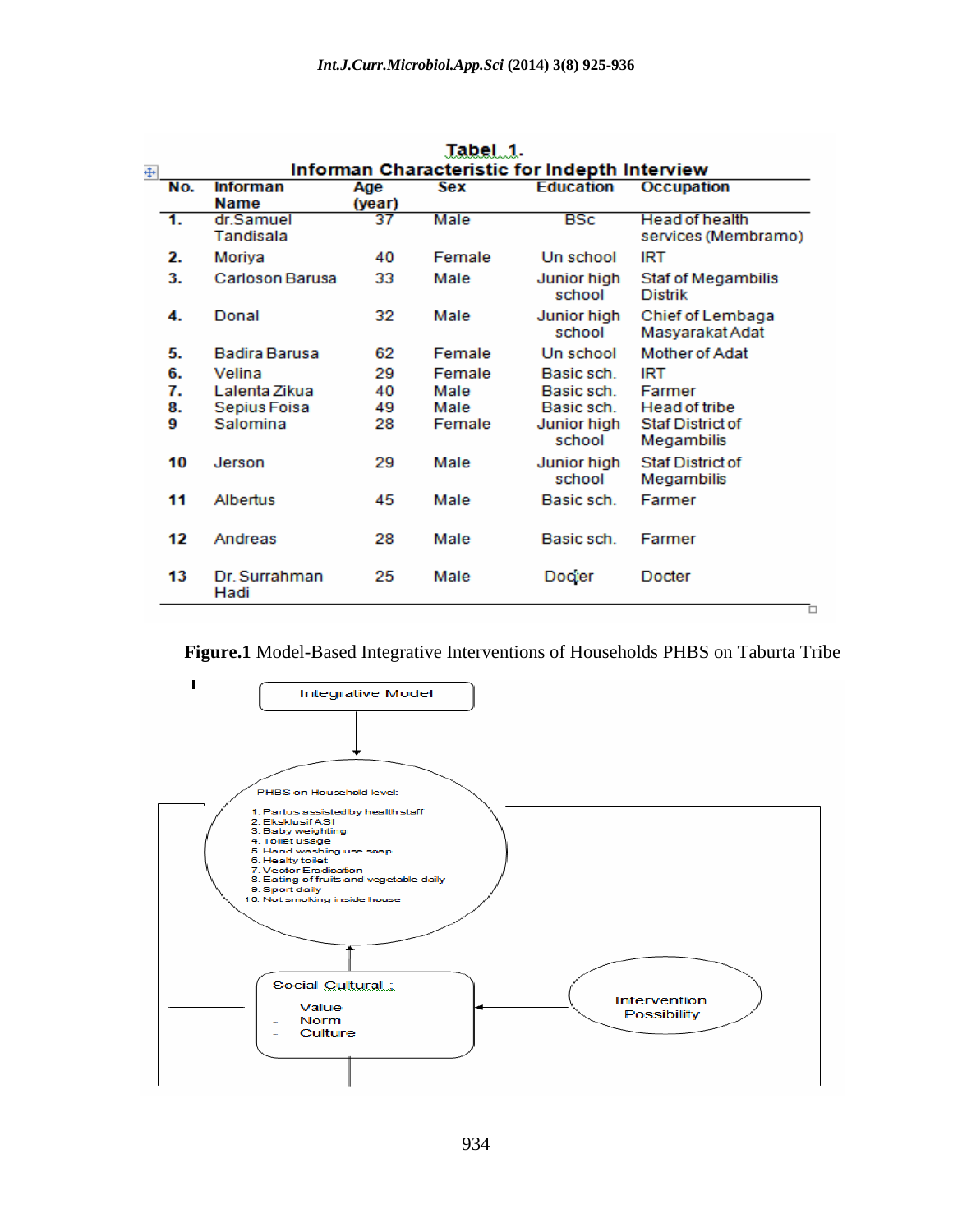Velina is exclusive breastfeeding hampered f. Physical activity is done with gardening in their knowledge of exclusive and hunting. Women have a greater role breastfeeding, especially colostrum problem that has been the custom of their ancestors to in looking for food in the forest. The be discarded. Taburta tribal women believe staple food is sago and petatas. Fish, eggs that breast milk is known as Mama's Milk is and other protein sources are rarely very beneficial for babies, it's just that they do not understand the importance of giving only breast milk for 6 months. g. Have believe that water comes from

- a. Childbirth is a sacral and holy process that must be handled by the native tribes Taburta women. Men are not allowed to witness the birth process, including
- b. Breastfeeding is considered as an important thing appropriate customary References terms draigrai towobati Dei dei treifariati Children will die if not given "Mama's Milk". Exclusive breastfeeding hampered Jakarta: PT. Gramedia Pustaka 2009.
- c. Tribal community is very enthusiastic workers (there is only one doctor).  $14(3):11$ .
- d. The referral system is difficult because it is not constrained to the existing
- e. Smoking is a habit that has been carried Depkes RI , 2008, *Panduan Promkes Dalam* out by tribal communities since ancient a hard worker. While the GIDI Christians
- in the household including participating consumed.
- megambilis river is holy water (wounds can heal if immersed in the river) so that the water can be consumed without cooking.
- husbands and health workers (male h. The existing believe that men and women doctor). Indigenous beliefs encourages should not be defecating at the same each family has many children to blace because women blood are continue the generation of the tribe. considered dirty and can cause OSAH place because women blood are (death due to shortness of breath) on men.

### **References**

- Almatsier S. Prinsip Dasar Ilmu Gizi.Jakarta: PT. Gramedia Pustaka 2009.
- the customary belief that complementary Castro MC, Tsuruta A, Kanamori S, feeding should be given at age 4-5 Kannady K, Mkude S. Community months. based environmental management for when it comes to their children's health Tanzania. Malaria journal. 2009;8(1):57 malaria control: evidence from a small scale intervention in Dar es Salaam,
- include weighing weighing just is not Cox S. Expressing and storing colostrum routinely performed because it is antenatally for use in the newborn hampered in the availability of health period. Breastfeeding Review. 2006; 14(3):11.
	- Depkes Rl, Pusat Promosi Kesehatan 2008, Pedoman pelaksanaan Promosi Kesehatan di Puskesmas, Depkes Rl.
- communitaion tool and transport that Depkes RI, 2009, *Pedoman Pelaksanaan* depend on an uncertain aircraft schedule. *Promosi Kesehatan Di Daerah,* Depkes RI, Jakarta.
- times because taburta represents image as *Sehat Tatanan Rumah Tangga*, Depkes *Pencapaian Perilaku Hidup Bersih Dan* RI, Jakarta.
- were forbidden to be consumed Dinas Kesejahteraan Sosial dan Masyarakat cigarettes. Terisolir, 2010, Penyebaran KAT